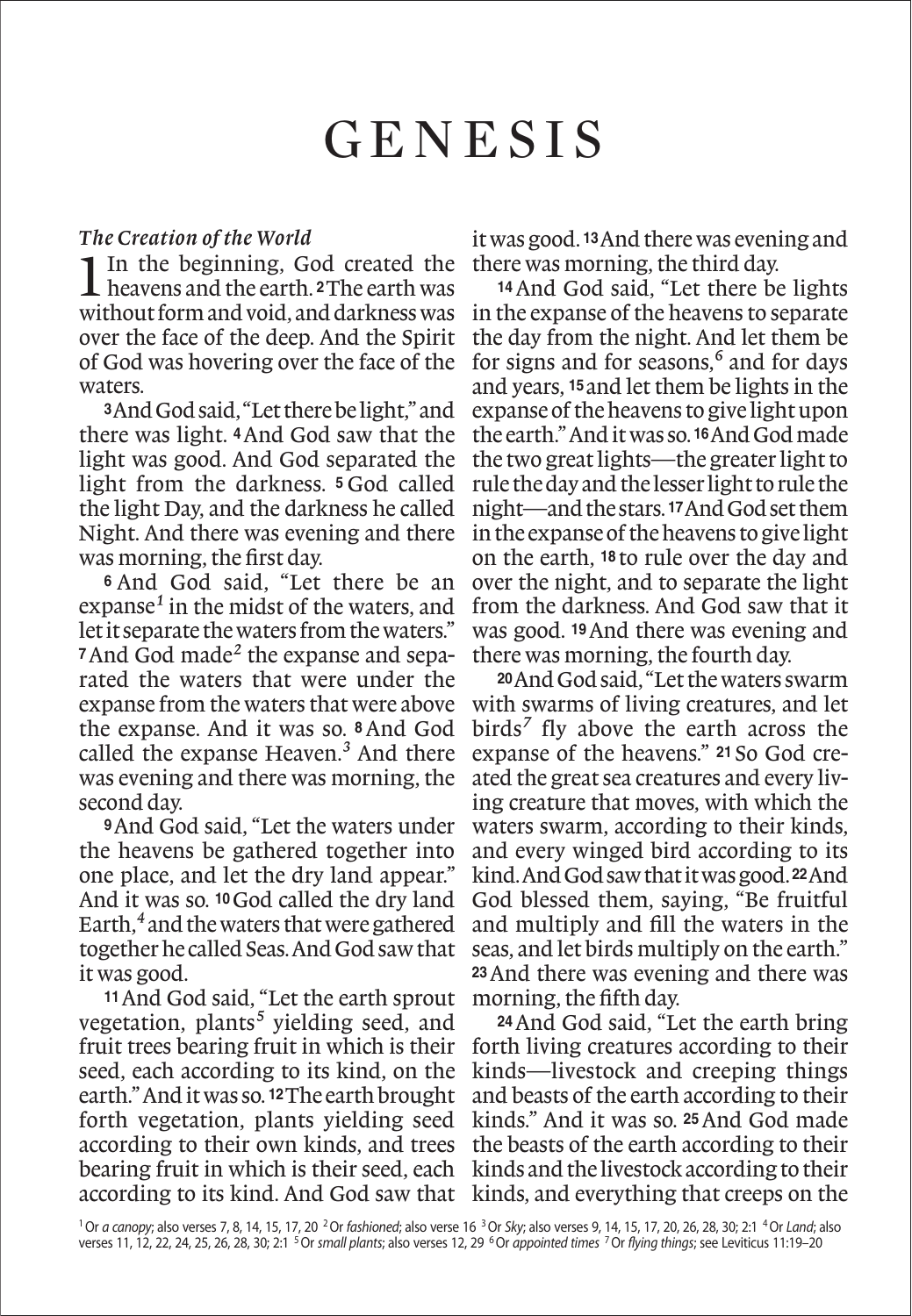ground according to its kind. And God *The Creation of Man and Woman* saw that it was good.

**<sup>26</sup>**Then God said, "Let us make man*1* in our image, after our likeness. And let them have dominion over the fish of the sea and over the birds of the heavens and over the livestock and over all the earth and over every creeping thing that creeps on the earth."

**<sup>27</sup>** So God created man in his own image, in the image of God he created him; male and female he created them.

**<sup>28</sup>**And God blessed them. And God said to them, "Be fruitful and multiply and fill the earth and subdue it, and have dominion over the fish of the sea and over the birds of the heavens and over every living thing that moves on the earth." **29**And God said, "Behold, I have given you every plant yielding seed that is on the face of all the earth, and every tree with seed in its fruit. You shall have them for food. **30**And to every beast of the earth and to every bird of the heavens and to everything that creeps on the earth, everything that has the breath of life, I have given every green plant for food." And it was so. **31**And God saw everything that he had made, and behold, it was very good. And there was evening and there was morning, the sixth day.

#### *The Seventh Day, God Rests*

2 Thus the heavens and the earth were finished, and all the host of them. **<sup>2</sup>**And on the seventh day God finished his work that he had done, and he rested on the seventh day from all his work that he had done. **3**So God blessed the seventh day and made it holy, because on it God rested from all his work that he had done in creation.

- 
- **<sup>4</sup>** These are the generations of the heavens and the earth when they were created, in the day that the LORD God made the earth and the heavens.

**<sup>5</sup>**When no bush of the field*2* was yet in the land*3* and no small plant of the field had yet sprung up—for the LORD God had not caused it to rain on the land, and there was no man to work the ground, **<sup>6</sup>**and a mist*4* was going up from the land and was watering the whole face of the ground— **<sup>7</sup>** then the Lord God formed the man of dust from the ground and breathed into his nostrils the breath of life, and the man became a living creature. <sup>8</sup>And the LORD God planted a garden in Eden, in the east, and there he put the man whom he had formed. **9**And out of the ground the LORD God made to spring up every tree that is pleasant to the sight and good for food. The tree of life was in the midst of the garden, and the tree of the knowledge of good and evil.

**<sup>10</sup>**A river flowed out of Eden to water the garden, and there it divided and became four rivers. **11**The name of the first is the Pishon. It is the one that flowed around the whole land of Havilah, where there is gold. **12**And the gold of that land is good; bdellium and onyx stone are there. **<sup>13</sup>** The name of the second river is the Gihon. It is the one that flowed around the whole land of Cush. **14**And the name of the third river is the Tigris, which flows east of Assyria. And the fourth river is the Euphrates.

15 The Lord God took the man and put him in the garden of Eden to work it and keep it. **16**And the Lord God commanded the man, saying, "You may surely eat of every tree of the garden, **17**but of the tree of the knowledge of good and evil you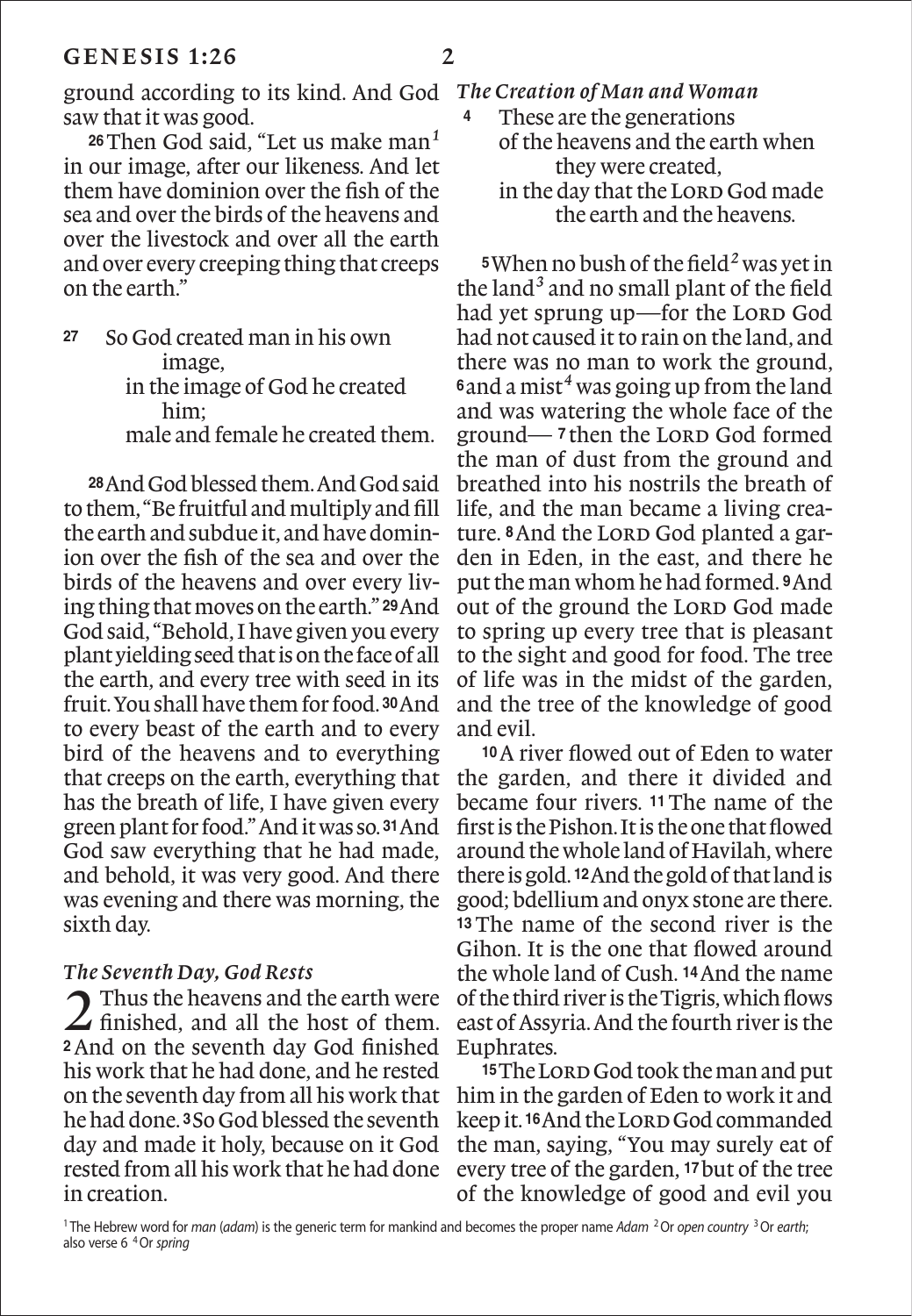shall not eat, for in the day that you eat*1* of it you shall surely die."

<sup>18</sup>Then the LORD God said, "It is not good that the man should be alone; I will make him a helper fit for*2* him." <sup>19</sup>Now out of the ground the LORD God had formed*3* every beast of the field and every bird of the heavens and brought them to the man to see what he would call them. And whatever the man called every living creature, that was its name. **<sup>20</sup>**The man gave names to all livestock and to the birds of the heavens and to every beast of the field. But for Adam*4* there was not found a helper fit for him. 21 So the LORD God caused a deep sleep to fall upon the man, and while he slept took one of his ribs and closed up its place with flesh. <sup>22</sup> And the rib that the LORD God had taken from the man he made*5* into a woman and brought her to the man. **<sup>23</sup>**Then the man said,

"This at last is bone of my bones and flesh of my flesh; she shall be called Woman, because she was taken out of Man."*6*

**<sup>24</sup>**Therefore a man shall leave his father and his mother and hold fast to his wife, and they shall become one flesh. **25**And the man and his wife were both naked and were not ashamed.

## *The Fall*

 $\bigcap$  Now the serpent was more crafty than  $\bf{J}$  any other beast of the field that the LORD God had made.

He said to the woman, "Did God actually say, 'You*7* shall not eat of any tree in the garden'?" **2**And the woman said to the serpent, "We may eat of the fruit of the 15 trees in the garden, **3**but God said, 'You shall not eat of the fruit of the tree that is in the midst of the garden, neither shall

you touch it, lest you die.' " **4**But the serpent said to the woman, "You will not surely die. **5**For God knows that when you eat of it your eyes will be opened, and you will be like God, knowing good and evil." **<sup>6</sup>** So when the woman saw that the tree was good for food, and that it was a delight to the eyes, and that the tree was to be desired to make one wise,*8* she took of its fruit and ate, and she also gave some to her husband who was with her, and he ate. **7**Then the eyes of both were opened, and they knew that they were naked. And they sewed fig leaves together and made themselves loincloths.

**<sup>8</sup>** And they heard the sound of the LORD God walking in the garden in the cool*9* of the day, and the man and his wife hid themselves from the presence of the LORD God among the trees of the garden. **9But the LORD God called to the man and** said to him, "Where are you?"*10* **<sup>10</sup>**And he said, "I heard the sound of you in the garden, and I was afraid, because I was naked, and I hid myself." **11**He said, "Who told you that you were naked? Have you eaten of the tree of which I commanded you not to eat?" **12**The man said, "The woman whom you gave to be with me, she gave me fruit of the tree, and I ate." 13 Then the LORD God said to the woman, "What is this that you have done?" The woman said, "The serpent deceived me, and I ate."

14 The Lorp God said to the serpent,

"Because you have done this, cursed are you above all livestock and above all beasts of the field;

- on your belly you shall go, and dust you shall eat all the days of your life.
- **<sup>15</sup>** I will put enmity between you and the woman, and between your offspring*11* and

her offspring;

<sup>1</sup>Or *when you eat* 2Or *corresponding to*; also verse 20 3Or *And out of the ground the Lord God formed* 4Or *the man* 5Hebrew *built* <sup>6</sup> The Hebrew words for *woman* (*ishshah*) and *man* (*ish*) sound alike <sup>7</sup> In Hebrew *you* is plural in verses 1–5 8Or *to give insight* 9Hebrew *wind* <sup>10</sup> In Hebrew you is singular in verses 9 and 11<sup>11</sup> Hebrew seed; so throughout Genesis